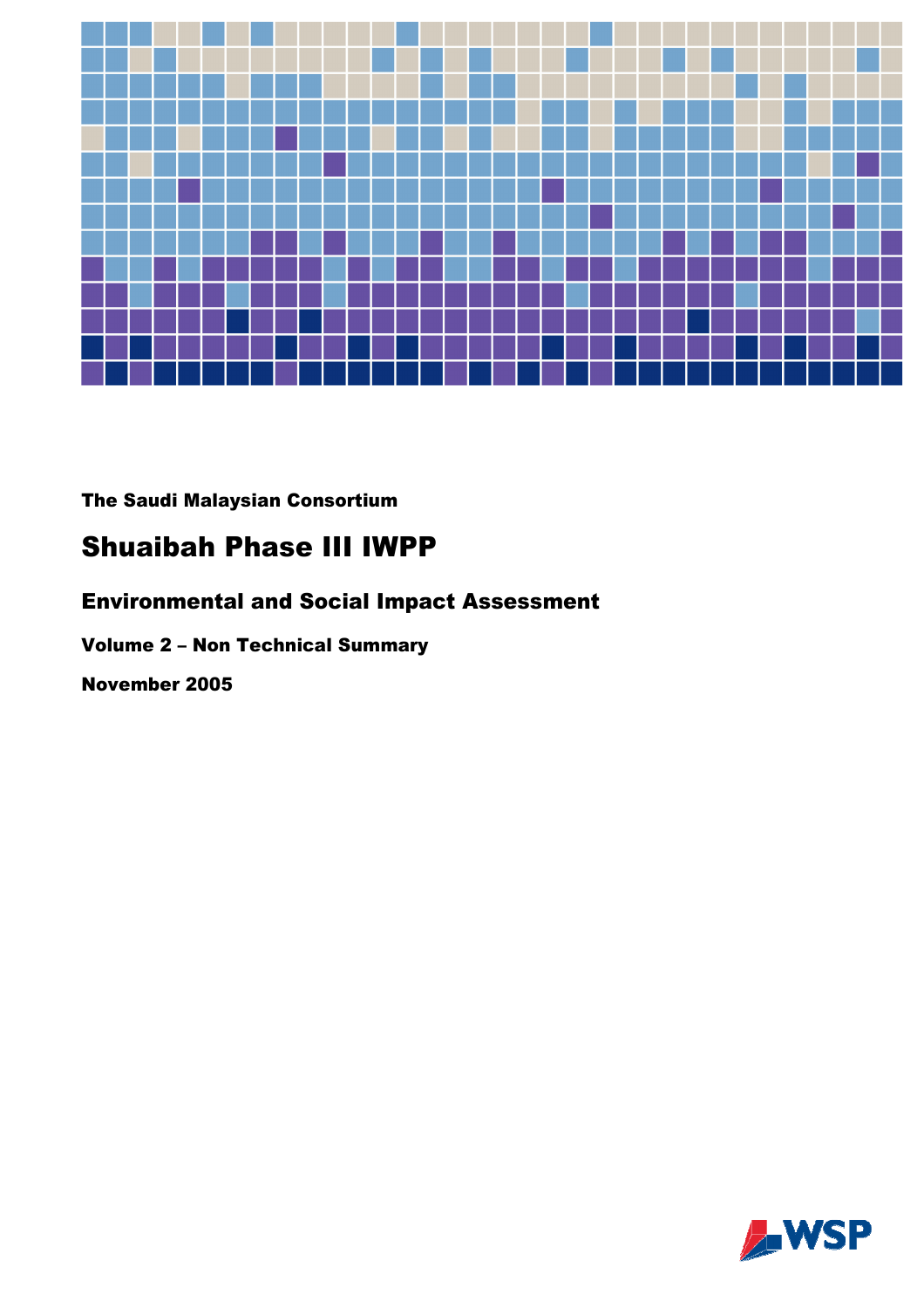

a pr

| Issue/revision | Issue 1       |  |  |
|----------------|---------------|--|--|
| Remarks        |               |  |  |
| Date           | November 2005 |  |  |
| Prepared by    | Ken Wade      |  |  |
| Signature      |               |  |  |
| Checked by     | Tim Jones     |  |  |
| Signature      |               |  |  |
| Authorised by  | Peter Wilson  |  |  |
| Signature      |               |  |  |
| Project number | 12360002/003  |  |  |
| File reference |               |  |  |

n.

Environmental (Middle East) P O Box 54102 9<sup>th</sup> Floor Al-Hawai Tower Sheikh Zayed Road Dubai UAE

Tel: +971 4 321 1664 Fax: +971 4 321 1665

www.wspgroup.com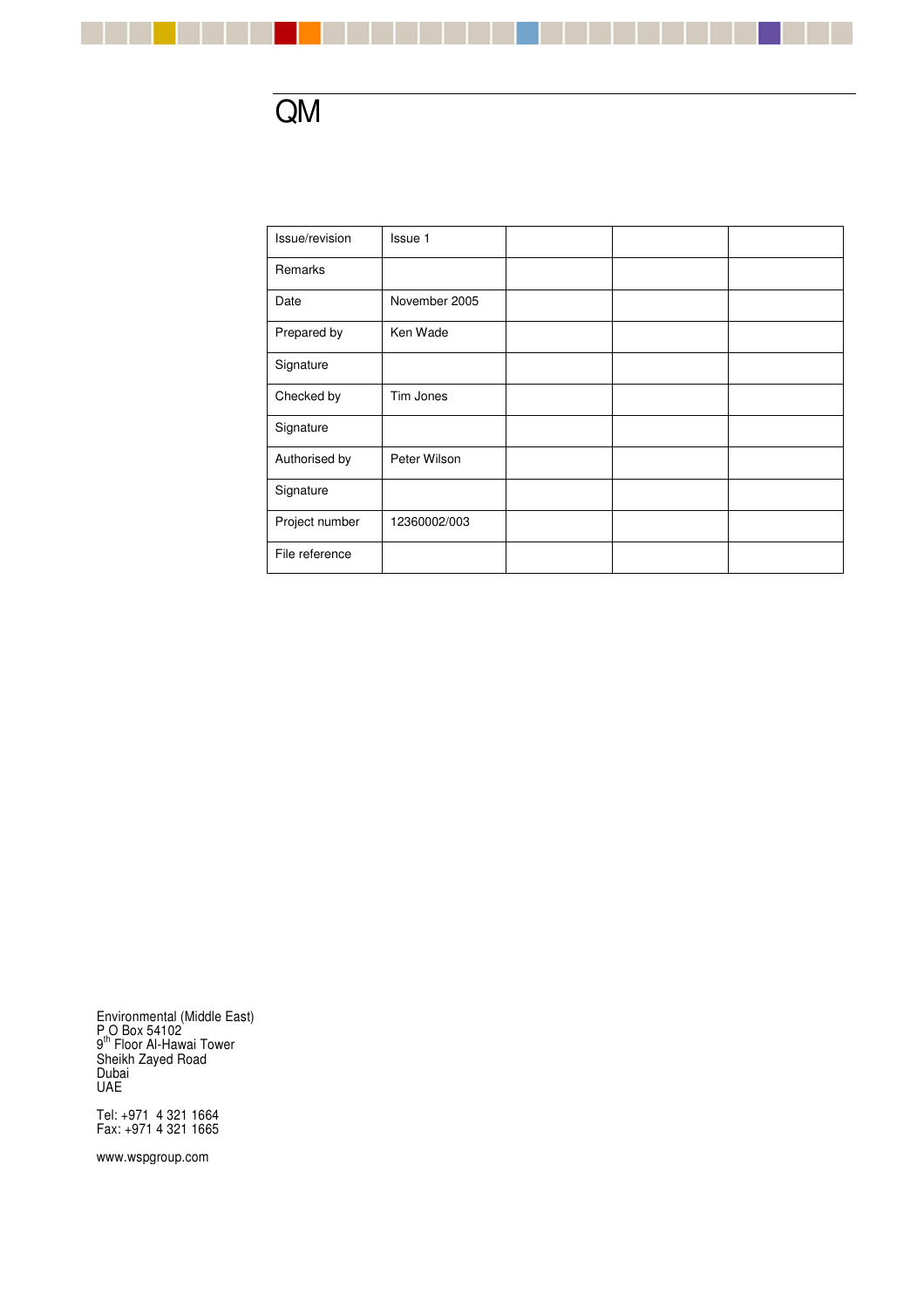

# **Contents**

| 1            | <b>INTRODUCTION</b>                                | $\mathbf{2}$ |
|--------------|----------------------------------------------------|--------------|
| $\mathbf{2}$ | <b>METHODS AND ENVIRONMENTAL STANDARDS</b>         | 3            |
| 3            | <b>CONSULTATION AND STAKEHOLDER ENGAGEMENT</b>     | 4            |
| 4            | <b>EXISTING SITE AND SURROUNDING AREA</b>          | 6            |
| 5            | SITE JUSTIFICATION AND PROPOSALS                   | 7            |
| 6            | <b>MARINE WATER QAULITY AND CORAL REEF ECOLOGY</b> | 9            |
| 7            | AIR QUALITY AND STACK EMISSIONS                    | 10           |
| 8            | <b>WASTE MANAGEMENT</b>                            | 11           |
| 9            | <b>SECONDARY ISSUES</b>                            | 12           |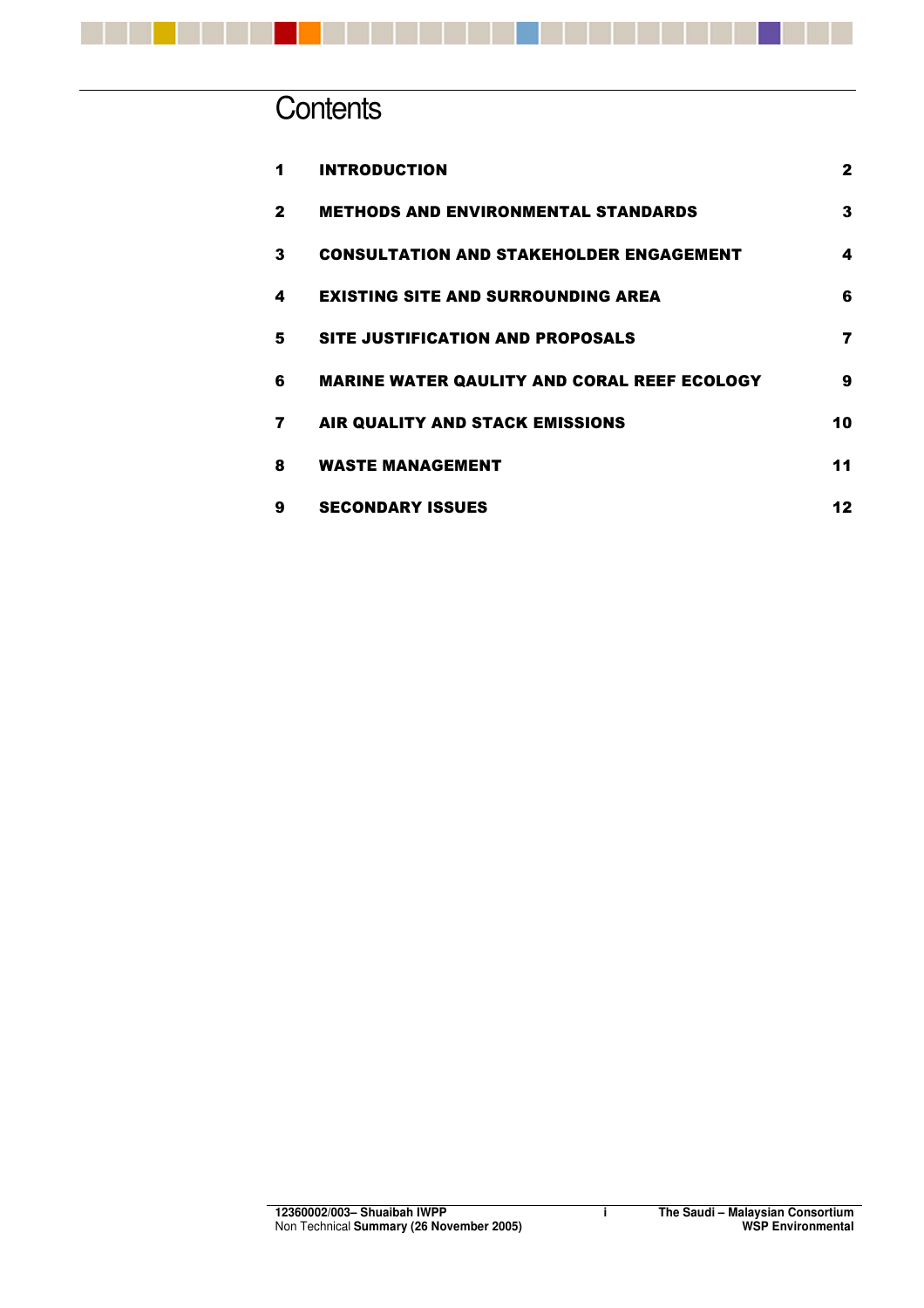

# **The Saudi Malaysian Consortium Shuaibah IWPP ESIA Non Technical Summary – November 2005**

# **1 INTRODUCTION**

1.1 WSP Environmental was commissioned by the Saudi-Malaysian Consortium (ACWA Power Projects/TNB/Malakoff) in May 2005 to carry out an Environmental and Social Impact Assessment (ESIA) for the first Independent Water and Power Project In Saudi Arabia (IWPP).

1.2 The site for the IWPP is located approximately 110km to the south of Jeddah on the Red Sea coast, adjacent to the existing Shuaibah I and II Power and Desalination Plants.

- 1.3 The Phase III IWPP Project principally comprises:
	- The development, financing, design, construction and operation of a combined power and desalination plant with a power export of 900MW and water export of 880,000m<sup>3</sup> per day; and
	- The sale of the power and water to WEC (Water and Electricity Company) under a 20 year agreement.

1.4 The proposed Shuaibah III IWPP is the first of four similar plants identified as a national priority in Saudi Arabia, the location for the others being at Shuqaiq, Raz Azzour and Jubail.

1.5 In Saudi Arabia there is a requirement for Environmental Impact Assessment to be undertaken for all major projects, and this is overseen by the Presidency of Meteorology and Environment (PME), the principle agency for environmental protection in The Kingdom.

1.6 The Shuaiabh IWPP is backed by an International Consortium responsible for the financing, design, construction and operation of the plant. The full ESIA including text and figures is provided in Volume 1 and is supported by Technical Appendices.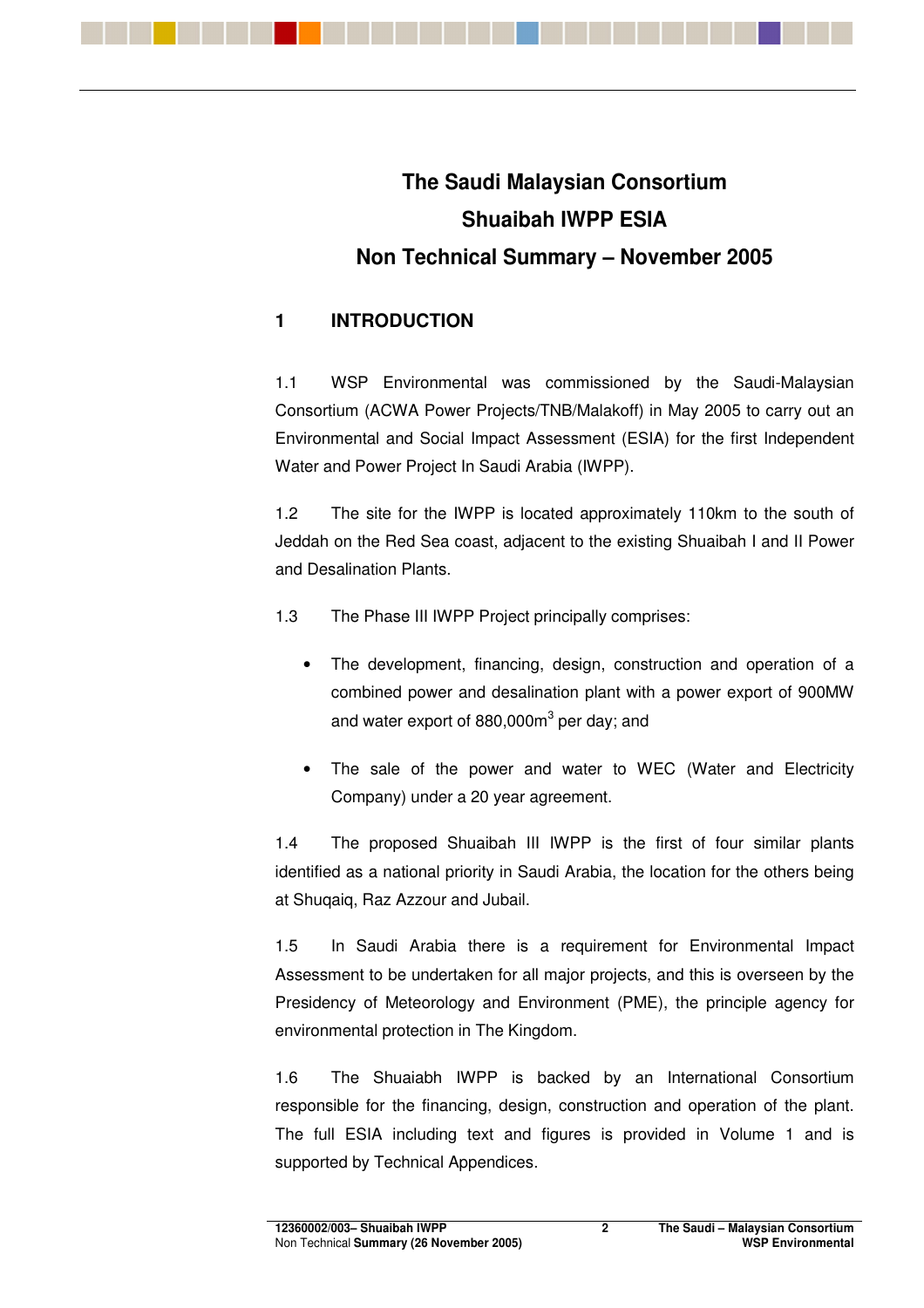# **2 METHODS AND ENVIRONMENTAL STANDARDS**

2.1 The identification of the primary and secondary issues has been undertaken through the consultation process and also with reference to recent experience of EIAs for other similar power station and desalination plants in the Middle East.

#### *Part`1: Primary Issues*

- Marine Water Quality, Recirculation and Coral Reef Ecology;
- Ambient Air Quality and Stack Emissions; and
- Solid Waste Management.

#### *Part 2: Secondary Issues*

- Social and economic impacts;
- Noise and Vibration;
- Ground Contamination;
- Transportation;
- Terrestrial Ecology;
- Cultural Heritage and Archaeology; and
- Landscape and Visual Impact.

#### *Part 3: Environmental Management Plan and Monitoring*

2.2 The environmental assessment has followed the requirements of the UK IEMA (Institute of Environmental Management and Assessment) using recognised assessment criteria and terminology and an established process by which effects are identified and their significance evaluated.

2.3 The significance of effects has taken account of criteria including: extent and magnitude, duration of effect, reversibility or reversibility and sensitivity of receptors including people, cultural heritage and ecological habitats.

2.4 The ESIA has assessed the likely significant impacts of the proposed development in relation to both the construction and operational stages.

2.5 The construction and operation of the Shuaibah III IWPP has been assessed against the National Environmental Protection Standards for Saudi Arabia and The World Bank emission and ambient quality standards.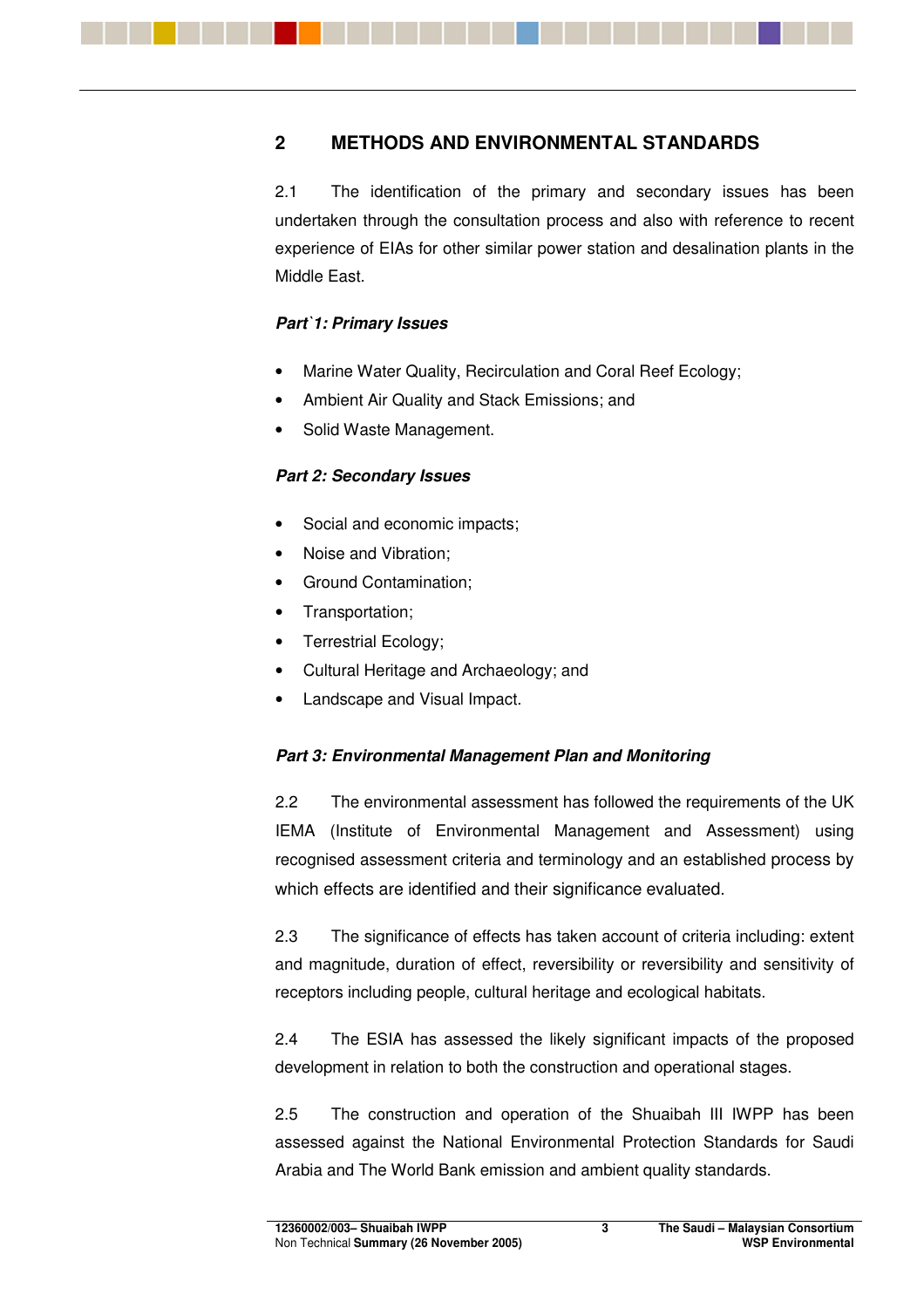## **3 CONSULTATION AND STAKEHOLDER ENGAGEMENT**

3.1 Consultations have taken place over a period of four months and have included technical, regulator and ministry representatives, local organisations, individuals and community groups. Their views have been recorded within the ESIA and noted in the development of appropriate mitigation measures, where required.

3.2 There are no NGOs operating at the site or within the Shoaba Region. Consultations were undertaken with the Yemeni fishermen who live 5km south of SEC because they earn their living by fishing the reef and therefore could be affected by existing/future plants.

3.3 Other villages are 20km to the east and 10km to the north and have no direct contact with the SWCC Plants. A meeting was held with their representative i.e. the Shuaibah Regional Administration Office which is responsible for the 15 villages in the Region which extend 80km north and 50 km east of the Power Plants.

3.4 This source of local site information has also been supplemented by reference to government and research organisation websites to obtain information for the baseline review and assessment including archaeology, wildlife, transportation and economic development, National Commission for Wildlife and Research Papers and relevant Ministry websites.

3.5 During the consultation process it has been important to assess the potential impacts of the Shuaibah IWPP in relation to the Equator Principles project categorisation. In this respect the IWPP site cannot be described as a wholly sensitive location as it is largely on a brownfield location, set aside for industrial development, in an area remote from cities, towns and villages.

3.6 With the exception of the adjacent coral reef which is a sensitive ecosystem, the resulting environmental impacts cannot justifiably be described as diverse and these are not unprecedented as there are two existing SWCC power and desalination plants at Shuaibah, the most recent of which was commissioned approximately 2 years ago. In addition there is a further large SEC power plant within 5km, with a second expansion plant which is currently under construction.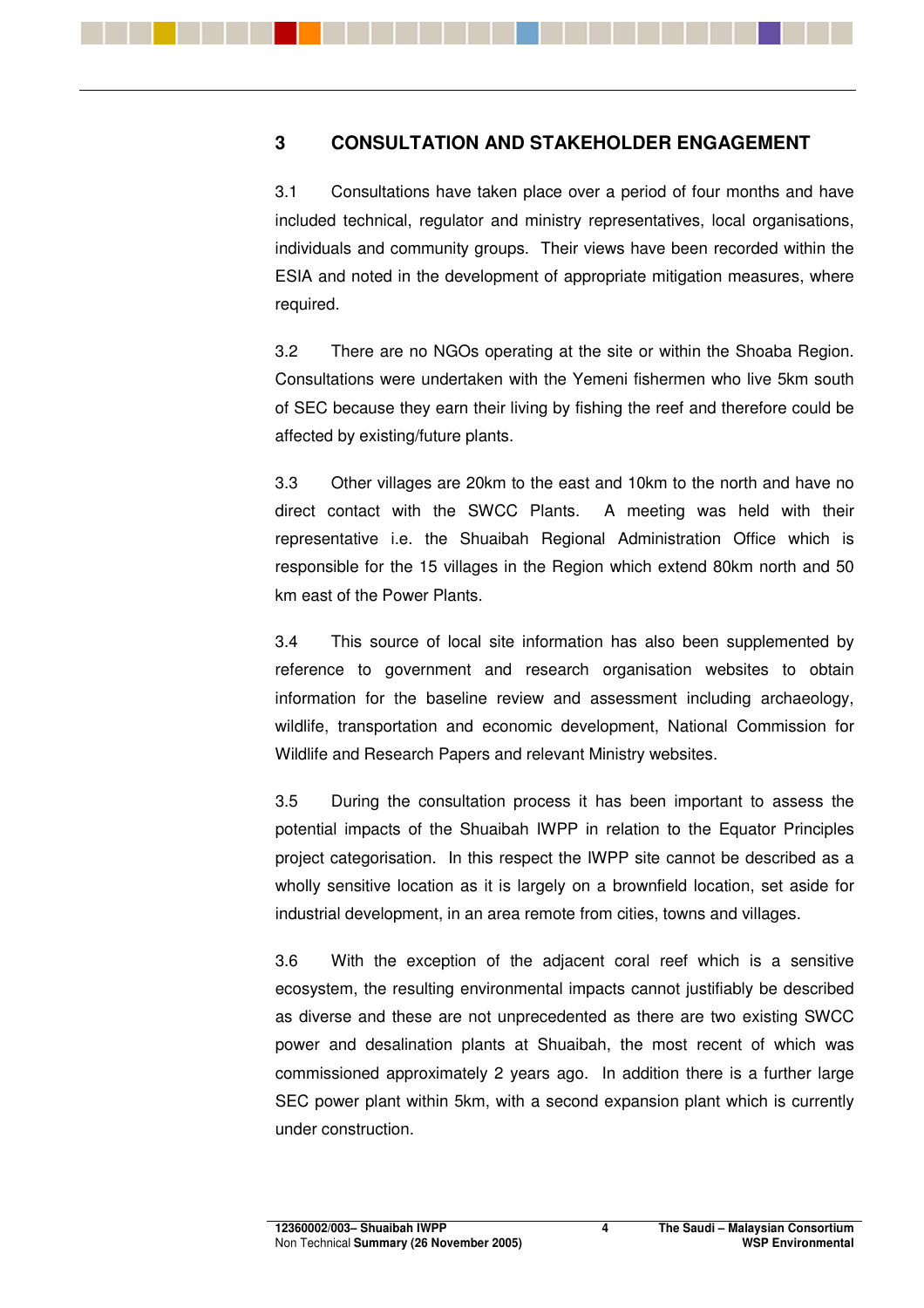3.7 A *Category B* project is defined as those where the potential adverse environmental impacts on human populations, or environmentally important areas, are less adverse than those of *Category A* projects. The Shuaibah impacts are generally site specific (*Category B*) and few of them are irreversible while mitigation can be more readily designed than *Category A* projects.

3.8 The Shuaibah IWPP will result in few "sensitive impacts" (i.e. Category A criteria) because the project impacts are largely reversible and/or mitigated and:

- do not affect vulnerable groups:
- do not affect ethnic minorities;
- do not involve involuntary displacement/resettlement; and
- do not affect significant cultural heritage sites.

3.9 A review of the broad Equator Principles criteria and requirements for the classification of *Category A and B* projects has indicated that the Shuaibah IWPP is more closely aligned to Category B due to the relatively few "sensitive impacts", as described under Equator Principles *Category A*, the reversibility of most effects and the ability to mitigate more readily those impacts which can be predicted.

3.10 A full list of comprehensive mitigation measures are provided in the main text together with proposal for monitoring and environmental management, both in construction and operation. The extent of mitigation being proposed will ensure that the Shuaibah IWPP sets a new environmental benchmark for power and desalination plants in Saudi Arabia.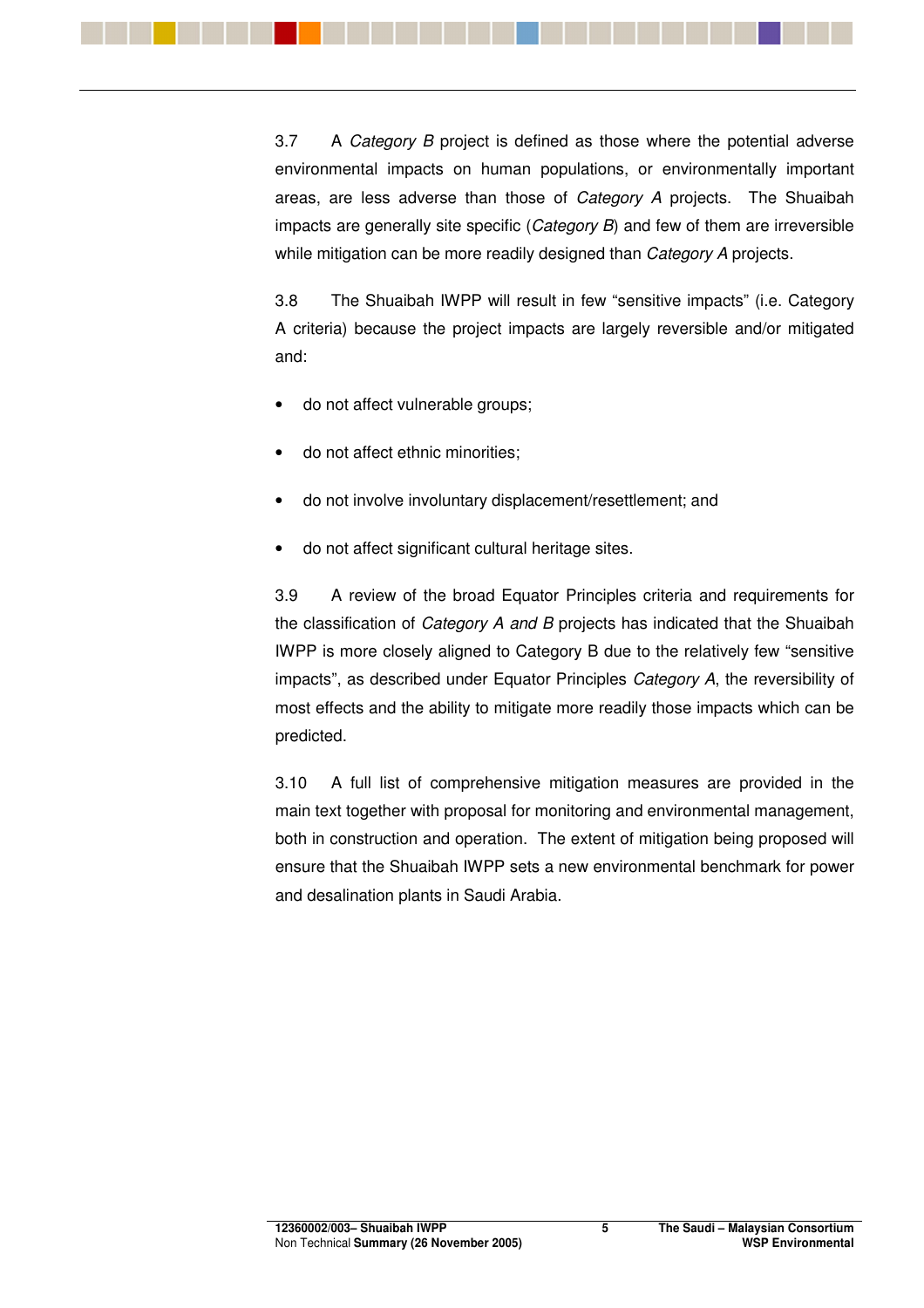## **4 EXISTING SITE AND SURROUNDING AREA**

4.1 The coastal plain between Jeddah and Shuaibah forms much of the Shuaibah Region and is an area of dry desert plain with winter grasses and low lying scrub grazed by camel herds and goat herds. A new dual carriageway is currently under construction between Jeddah and Shuaibah and is being constructed alongside the new two lane road opened in 2004.

4.2 Mangroves are present on the shoreline 5km north of Shuaibah, while 5km to the south is the SEC site and several fish farms. A further 5km south there is a small fishing community (Al Sauda) at the coastguard station. To the east of the SEC site are extensive sabkha which are large areas of salt pans which do not support any vegetation due to the underlying salt layer.

4.3 The proposed site for Shuaibah Phase III is next to the existing Shuaibah Phase I (300MW and 50mgallons/day) and Shuaibah Phase II (550MW and 100mgallons/day) both plants are owned and operated by SWCC. The development area for the IWPP is mainly on a cleared brownfield site which was previously used for the temporary buildings and construction compounds for the development of Shuaibah Phase II.

4.4 The site for the third phase including construction and operational areas are within the fenced land owned by SWCC. There is currently existing worker housing on site for 50 families and other single accommodation for up to 500 staff situated in blocks which are located approximately 500m north east of the existing plants.

4.5 Another site with power generation (SEC) is located approximately 5 - 6 km to the south of the IWPP/SWCC site. A planned expansion (SEC Phase 2) which would comprise 6 x 393 MW generation facilities is due to be implemented by 2010 and is under construction by Saudi Archirodon.

4.6 The existing Shuaibah Plant has two seawater intakes for the desalination plant which are located within a few hundred metres of the shoreline. The cooling water discharges for Shuaibah Phase I and II are located in parallel concrete channels which merge at the point of discharge which is approximately 200m from the shoreline. There is one oil unloading jetty to the south of the Shuaibah for use by the Phase I/II and III Plants. There is also a deepwater jetty for temporary unloading of construction materials.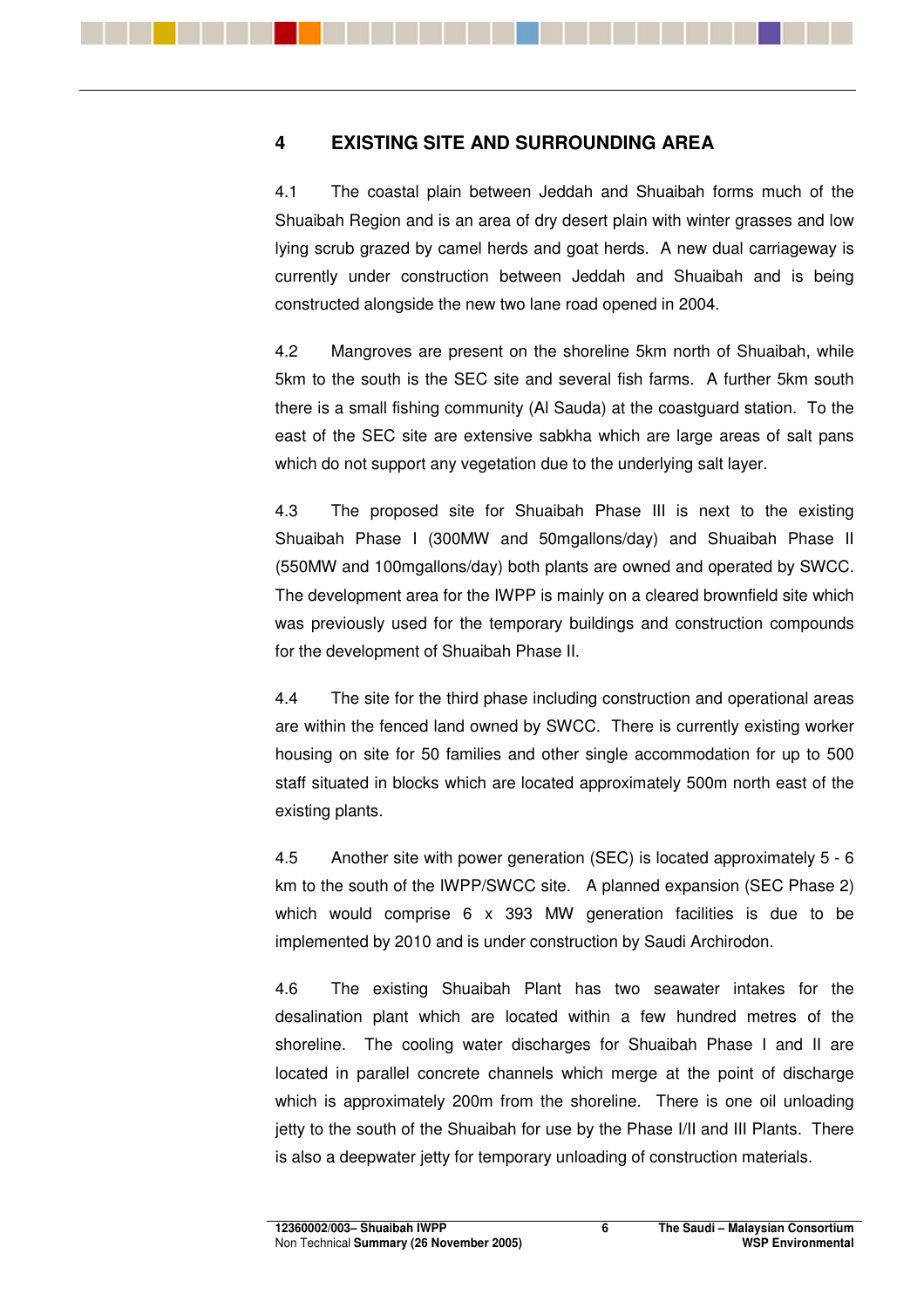### **5 SITE JUSTIFICATION AND PROPOSALS**

5.1 This project is one of four IWPPs being promoted by the Government of Saudi Arabia to meet the National Planning needs for continued social and economic development. It is therefore a unique project by providing water and power for Makkah, Jeddah and Taif to address existing shortages and as such cannot consider a "*No Project*" alternative.

5.2 There are no viable alternative sites between Shuaibah and Jeddah in the north which could be developed instead of this IWPP at Shuaibah (adjacent to the existing Phase I/II Plants) due to the requirement for shared infrastructure facilities in close proximity to the new Plant. No other site can provide the shared benefits listed above.

5.3 In a press release in June 2005, the Minister of Water and Electricity, said "The output from the Shuaibah IWPP will play a major role in meeting the increasing demand for water and power in the Western region covering cities such as Jeddah, Makkah and Taif".

5.4 The plant layout will be configured in three groups each comprising the following units:

- 1 steam generator unit;
- 1 steam turbine generator unit;
- 4 desalination units
- 5.5 The following key facilities will also be provided as part of the IWPP:
	- Storage facilities for product water;;
	- Storage facilities for liquid fuels;
	- intake and outfall structures (open channel design);
	- Disposal facilities for ash from flue gas cleaning (purpose built landfill within SWCC fence line); and
	- Auxiliary systems including cooling water system, chlorination plant, sewage and storm water collection, process waste water and associated dosing and sampling systems).

5.6 The principal measures used to reduce stack air emissions are as follows: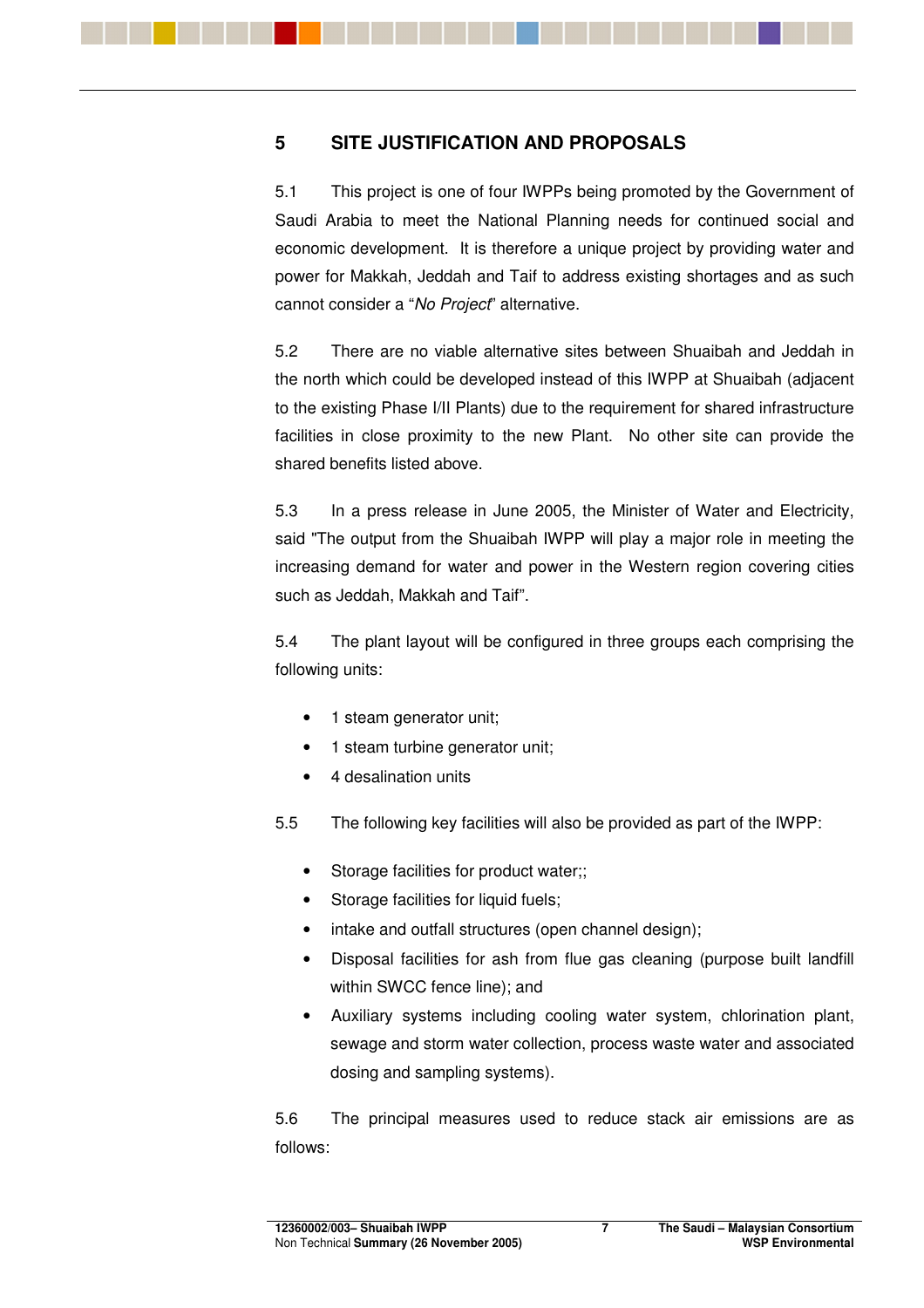

- Use of diesel for start up of generators:
- Low NO<sub>x</sub> burners;
- 95% flue gas desulphurisation;
- Electrostatic precipitators; and
- An Environmental Management Plan

5.7 Control of other atmospheric emissions including dust will be controlled by the following:

- Unloading of fuel oil using established system (SWCC);
- Storage of fly ash in enclosed hoppers:
- Transport of fly ash in tankers (instead of open bag system);
- Stabilisation of fly ash using cement in enclosed containers to prevent dust;
- Disposal in a purpose built landfill;
- Reduction in  $CO<sub>2</sub>$  emissions due to transport as landfill 3km from IWPP (other flyash currently taken to Jeddah 125km);

5.8 A Construction Environmental Management Plan will be prepared in compliance with the guidelines given in this EIA.

5.9 Prior to the Shuaibah Phase III Plant becoming fully operational, an Environmental Management Plan (EMP) will be prepared by the Consortium in consultation with PME based on requirements outlined in the ESIA.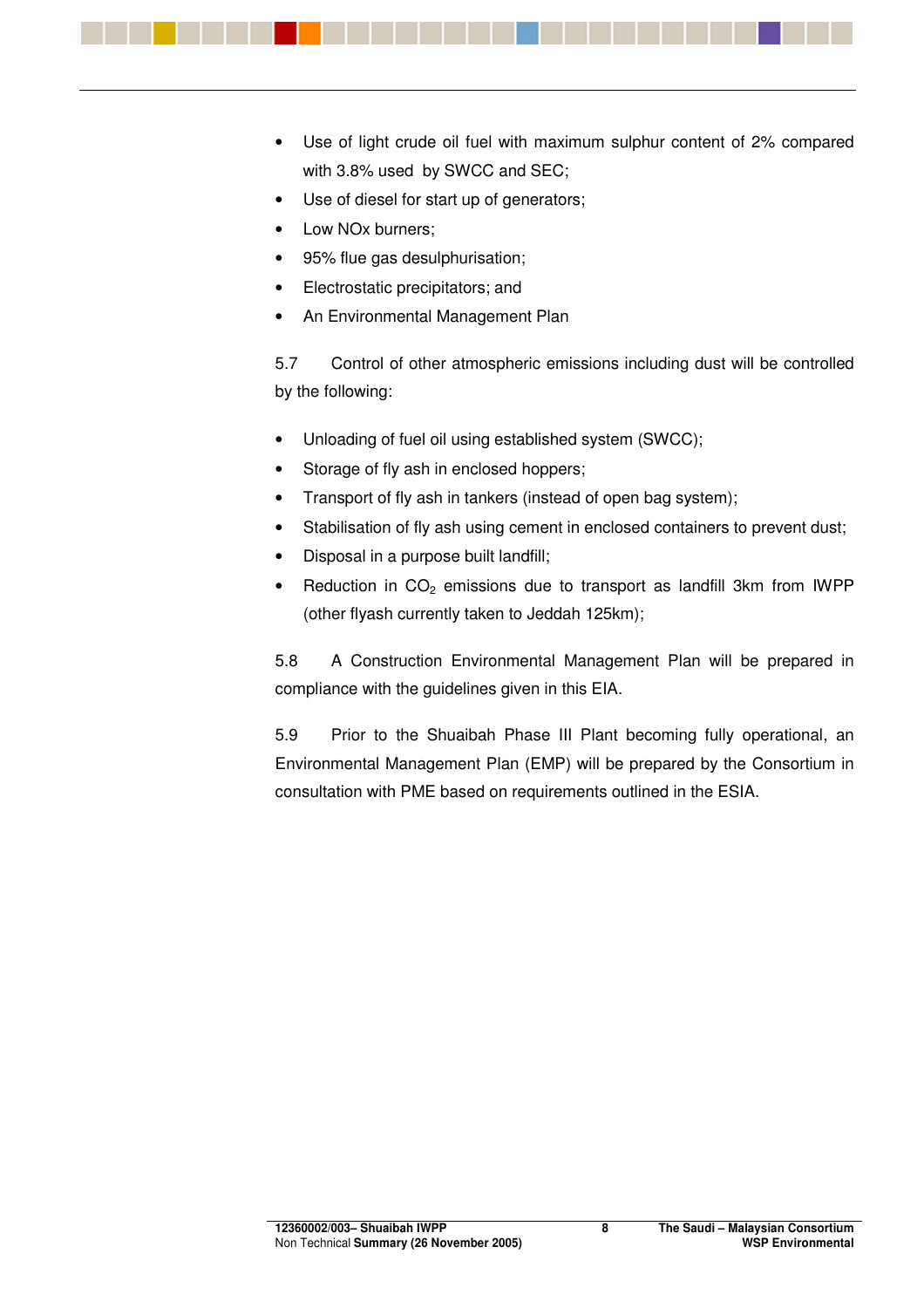### **6 MARINE WATER QAULITY AND CORAL REEF ECOLOGY**

6.1 The potential effects of the water intake and outfalls on the marine water quality and coral reef ecology has been assessed through the following:

- A desk study review of existing information including water recirculation modelling to ensure that the new Phase III Plant does not have an adverse effect on the existing water intakes;
- A coral reef survey at 14 locations (October 2005) to assess the quality of the reef habitats and to minimise impacts during construction and operation;
- A water quality survey at three locations comprising a control together with existing and proposed outfall locations;
- A shoreline survey to assess the ecology of the shallow intertidal waters and the narrow band of habitat between the IWPP site and the sea; and
- Predictive modelling of water temperature, salinity (from brine), sulphate and chlorine from the existing and proposed outfall to assess cumulative effects.

6.2 The assessment of the construction works which includes an open channel seawater intake and outfall has shown that the impact on the coral reef ecology and shoreline habitats will be reduced by minimising the working corridor and also reducing the width of the outfall channel. A comprehensive list of mitigation measures have been identified and will be adopted within a Construction Environmental Management Plan. The impact on the coral reef has been minimised whilst providing structures which will encourage recolonisation of the outer channel walls with corals and associated fish. Temporary discharges during construction will comply with PME and World Bank Standards.

6.3 The assessment of the operational impacts of the discharge has involved the predictive modelling of four alternative outfall configurations to increase the dispersion of cooling water and brine. This has shown that a new outfall configuration (Scenario 9) provides enhanced dispersion resulting in a smaller mixing zone which fully complies with PME and World Bank effluent Standards. The modelling has also shown that the discharge locations are sufficiently far apart to avoid any cumulative adverse effects on the coral reef.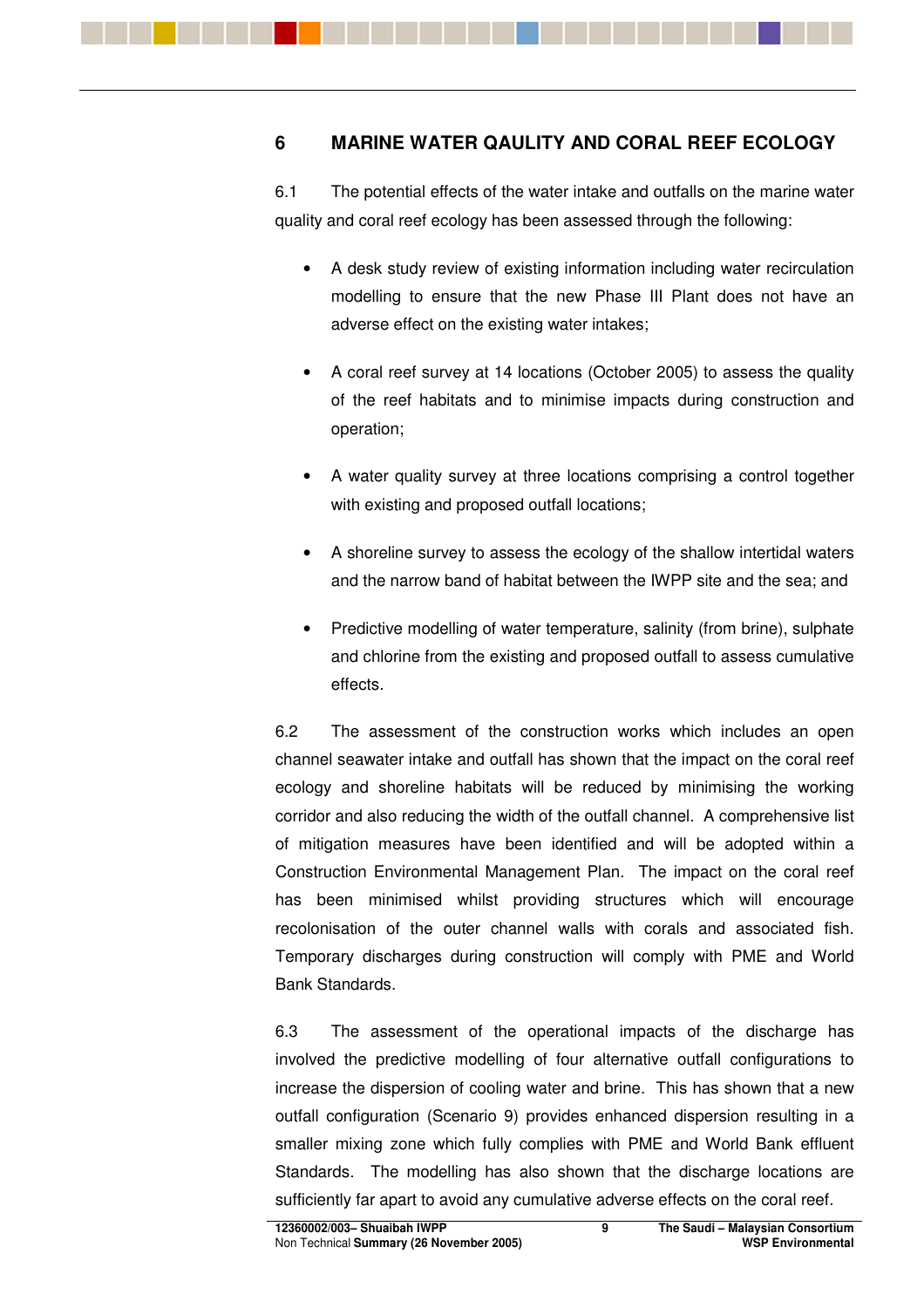

6.4 There are no designated sites, habitats or species with special protection that will be adversely affected, either directly or indirectly, by the proposals. The operational mitigation requirements including continuous water quality monitoring of the discharge and monitoring of the coral reef communities will be undertaken in accordance with the proposed site Environmental Management Plan. A framework for this plan is presented within the ESIA.

6.5 It is concluded that the impacts on water quality and coral reef ecology during construction and operation, and as part of the cumulative effects will be of minor significance after all mitigation measures have been implemented.

# **7 AIR QUALITY AND STACK EMISSIONS**

7.1 The potential effects of atmospheric emissions from the IWPP have been assessed through the following:

- An extended desk study review of existing emissions (Shuaibah I and II) and SEC (Phase 1) together with proposed emissions from SEC (Phase 2) and the new IWPP;
- Ambient air quality monitoring at 10 locations to assess existing SOx and NO2 values in relation to monitoring and sensitive receptor locations;
- Detailed modelling of SOx, NO2 and particulates using ADMS (2005) which is an internationally approved model used in Europe and USA and assessment against PME and World Bank Standards;

7.2 The results of the modelling have shown that the existing and future emissions comply with all relevant NO2 and particulate standards. The results of the SOx modelling have confirmed that the existing emissions from SEC and SWCC do not comply with either PME or World Bank Standards. However the new IWPP with 95% flue gas desulphurisation produces a peak SOx concentration which is <10% of the permitted standard and does not cause the standards to be breached. In addition the IWPP is located outside the modelled World Bank degraded air sheds and therefore does not require off set mitigation (i.e. enhanced emissions from either SEC or SWCC as part of this project).

7.3 The IWPP will set a new benchmark standard for sulphur removal at power plants in Saudi Arabia. The use of light crude oil provides a 50% reduction in sulphur over the normal fuels and this combined with the FGD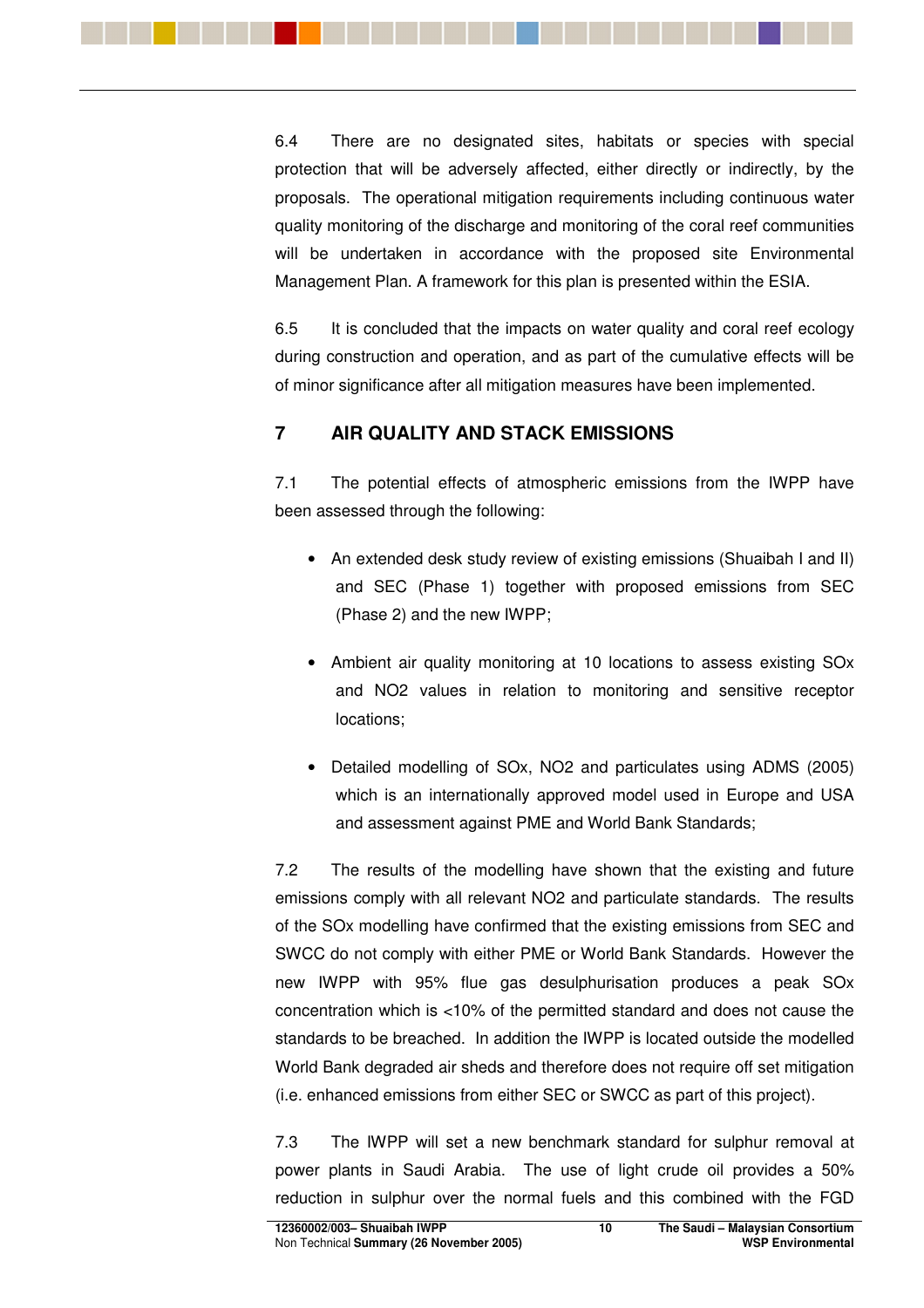

provides a reduction in SO2 emissions of >97%. The use of low NOx burners and electrostatic precipitators will also reduce nitrogen and particulate emissions providing a high level of pollution abatement on all the principle emissions.

7.4 The modelling has demonstrated that the SWCC worker housing complex located to the east of the Shuiabah IWPP is not affected by the IWPP emissions. The results of monitoring data from the worker housing site have also shown that this location is compliant with the SOx PME and World Bank Standards.

7.5 The residual impact of the IWPP emissions will be of minor negative significance due to the high level of pollution abatement being provided. In addition the monitoring of ambient air quality is proposed as part of the Construction Environmental Management Plan whilst longer term monitoring during operations will form a key part of the Environmental Management Plan for the site operations over the next 20 years.

#### **8 WASTE MANAGEMENT**

8.1 The assessment of sold waste arising from the construction and operation of the Shuaibah IWPP has considered opportunities to minimise waste from the outset, identify a flexible waste mitigation strategy and consider specific requirements for dealing with hazardous waste which will comprise the fly ash residues from burning of the light crude oil.

8.2 The proposal for a landfill within the SWCC site boundary will have specific environmental and social benefits for containing the fly ash material compared with current disposal methods. The advantages include:

- Reduction in travelling distance (up to 90%) to disposal site;
- Knowledge that fly ash is being disposed of in a purpose built landfill site suitable for hazardous waste and with leachate control facilities;
- Avoidance of unofficial release of fly ash in the Shuaibah region;
- Storage and transfer within an enclosed system to avoid dust dispersion;
- Proposal to stabilise the fly ash with cement to further minimise potential wind blown dust or leachate;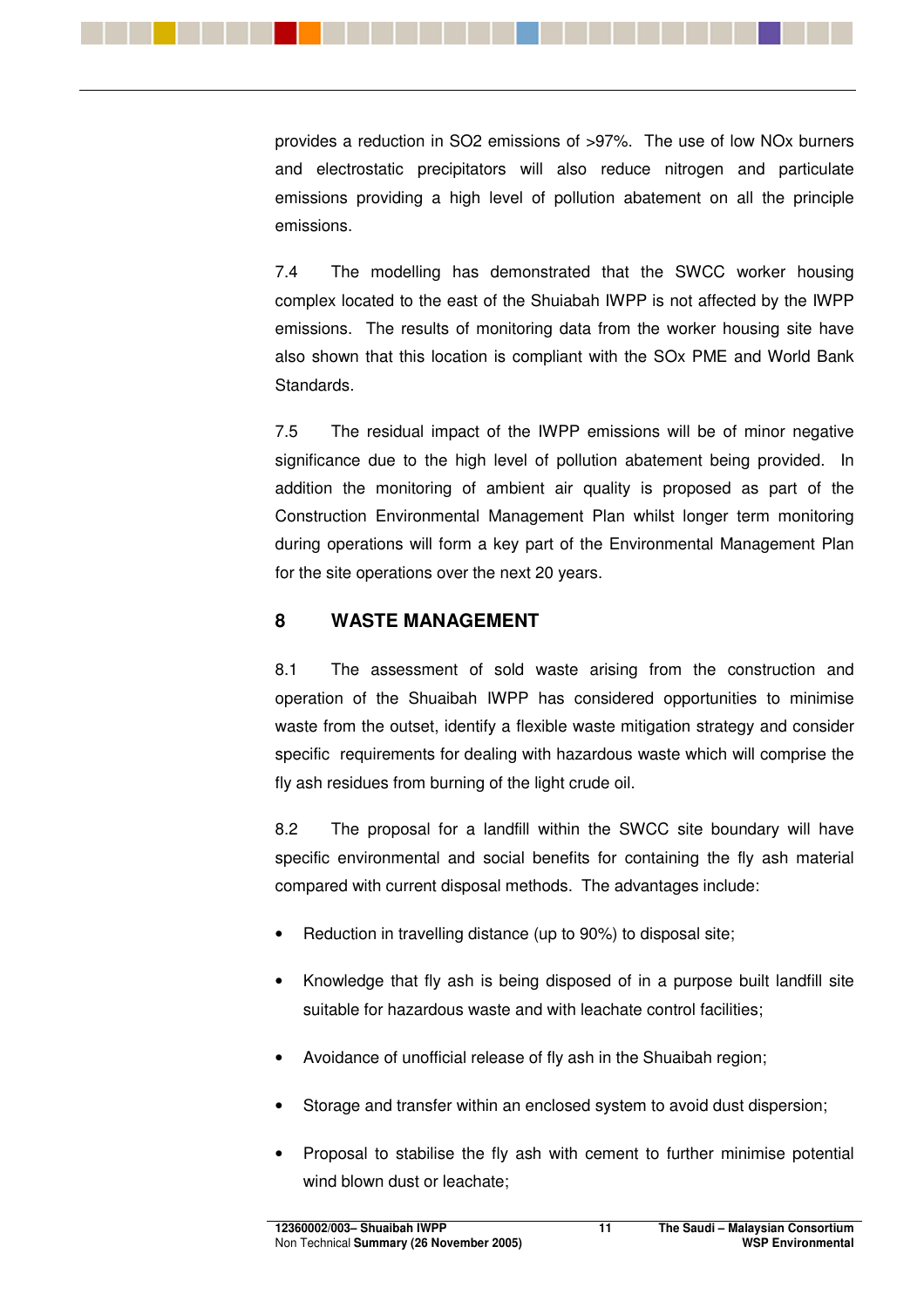• Construction of a sealed landfill above the groundwater table thereby reducing potential for leachate;

8.3 The residual environmental impacts arising from the solid waste disposal activities will e neutral to minor negative.

#### **9 SECONDARY ISSUES**

9.1 The construction of the Shuaibah III Plant will provide opportunities to have a positive impact on the local economy in terms of local employment by creating temporary local jobs and opportunities for "up-skilling" of the local construction work force. There will be no negative impacts on the local fishing industry as this is undertaken approximately 30km from the site due to the security exclusion zone around the SEC and SWCC Plants.

9.2 During operations, the social assessment has identified the lack of local infrastructure provisions, in the form of secondary high school facilities and also a local mosque, to serve not only the local Bedouin communities but also the incoming operational workforce, some of whom will have families. The incoming workers will be accommodated in the permanent worker housing adjacent the proposed site and investment by the appropriate Ministries in the provision of further social infrastructure in the immediate vicinity of the site will be required.

9.3 During construction, the noise and vibration assessment has identified that pile driving will be the nosiest potential activity. The construction noise impact assessment has, therefore, been based on this activity in order to represent the worst case scenario. It has been predicted that noise levels at the nearest sensitive receptors would meet the recommended noise standards and that vibration levels would be imperceptible.

9.4 With respect to the World Bank 1998 Standards the noise model indicates that the daytime residential criteria of 55dB will be achieved at the worker accommodation to the east of the development during the daytime period. However, should the plant operate at a steady state load and bypass operation level; during the night, the World Bank night-time residential limit would be exceeded and may require an acoustic barrier to reduce nigh time levels.

9.5 A ground investigation of the site in June 2005 has indicated that the site is uncontaminated with only localised residues arising from previous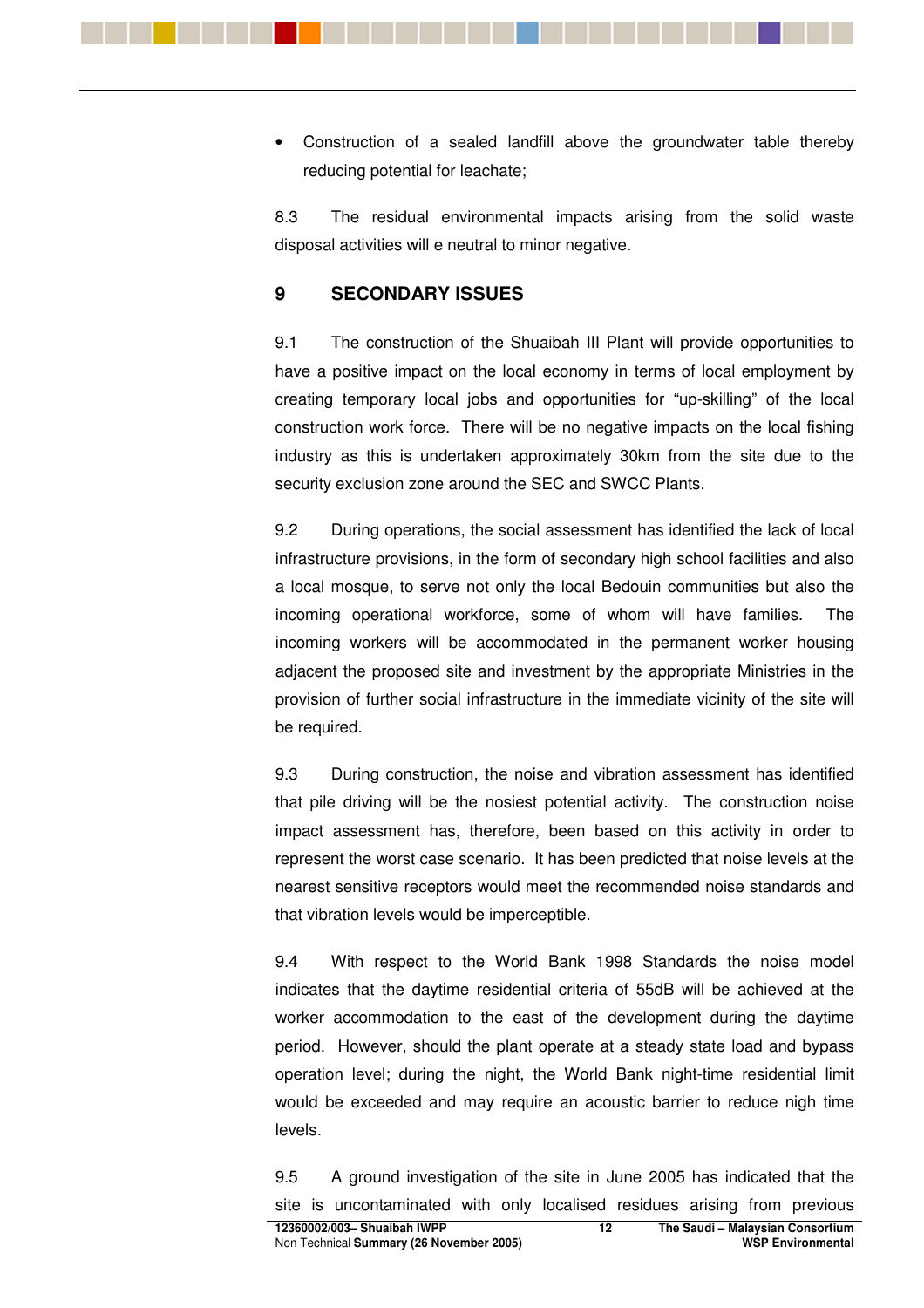

construction works on the site. The adoption of good on site working in the form of appropriate storage practices, the implementation of suitable control measures and on site training and emergency preparedness will ensure that the potential ground contamination is minimised to a residual effect which is temporary in nature and is of minor negative to negligible significance. This will be detailed in the Construction Environmental Management Plan.

9.6 The operational Environmental Management Plan and the Shuaibah III Health, Safety and Environmental Policy will contain operating procedures that are to be implemented at the Shuaibah III site to prevent contamination to soils and groundwater during the operational phase.

9.7 The accommodation of a high percentage of construction workers in temporary worker compounds coupled with transporting the remaining workers to and from Jeddah on a daily basis via a series of buses will reduce the need for multiple journeys by private car and minimise the residual effect on the local highway network to temporary and of negligible significance. The accommodation of full time workers on site during the operational phase will minimise the potential for cumulative traffic impacts due to the need for daily commuting to and from Jeddah by car.

9.8 While the construction of the IWPP will have negligible impact on existing terrestrial ecology and flora, the location of temporary housing compounds, laying out areas and access roads are of greater significance due to the fairly extensive floral cover to the east of the site. However it is proposed that the main access road to the site is outside the SWCC fence line for security reasons and this will be along an existing track with little or no vegetation. This route would have benefits in retaining the existing vegetation where there is at least 70% ground cover and where there are secondary benefits for associated fauna including birds and terrestrial invertebrates. In addition existing swamp habitat to the north of the worker housing (inside the SWCC fence line) will not be directly affected by temporary facilities. Opportunities to create terrestrial habitats during site operations have also been identified.

9.9 In relation to cultural heritage and archaeology, consultations undertaken with local Bedouin communities in the vicinity of the site confirmed the following regarding the site of the existing and proposed power and Desalination plants: